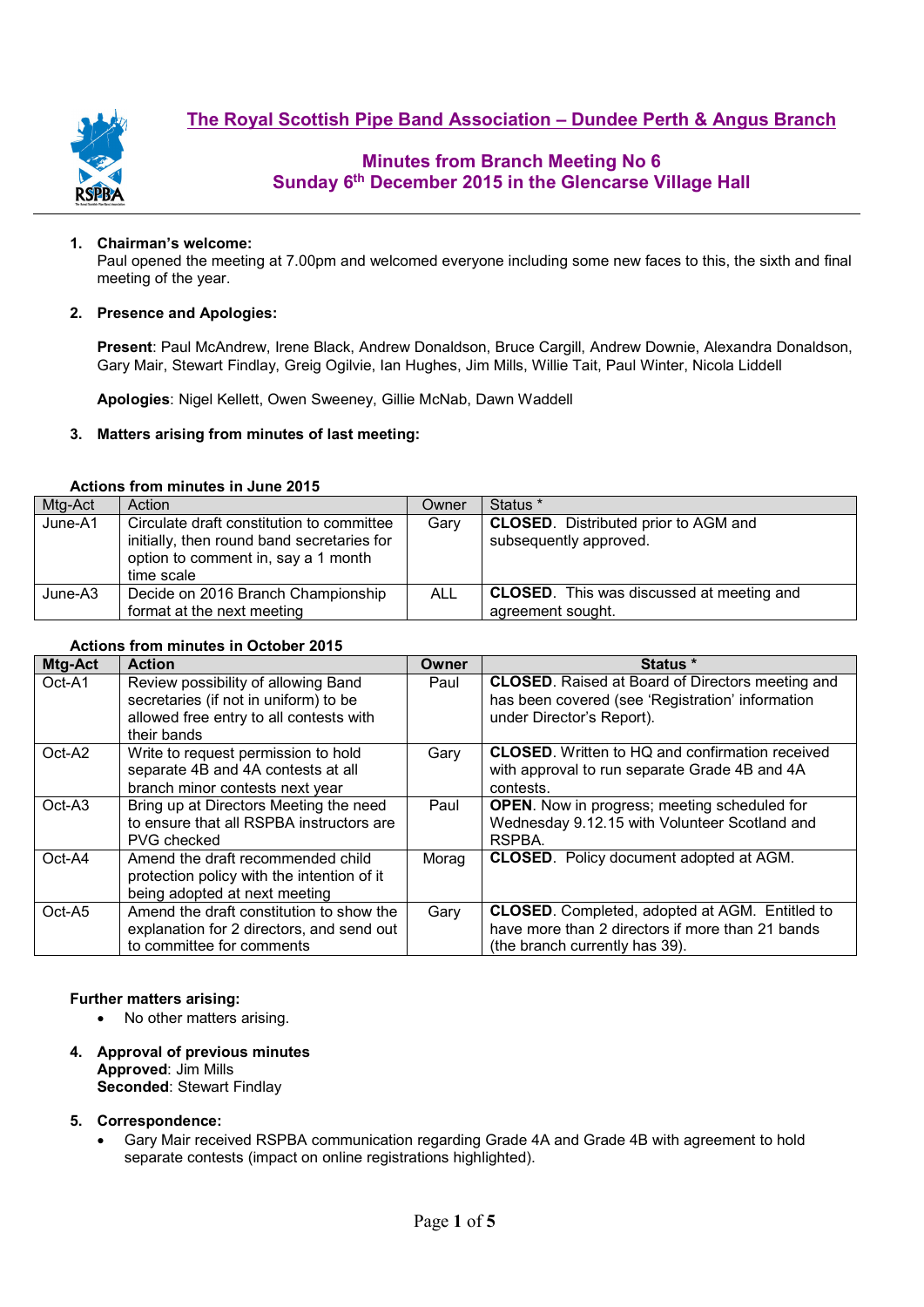

• Following AGM, Perth & District email communication received outlining suggested rule changes, specifically: Lay Members – restriction on how many committee members can come from one band. Paul McAndrew advised this is informally no more than 2 members however agreed needs to be written down formally. Co-opted Members – Suggest "a person may be co-opted to attend committee meetings provided they have a written role (eg. in the minutes) to undertake which will benefit the branch's members or bands. The co-option will not last for more than one year or until the AGM (the co-option could be voted on to continue at that point). Voting on the nature of the role, timing and nomination must be carried out when the proposed co-opted person is absent from the meeting".

Data Protection – Suggest inclusion of "the Branch will hold data in compliance with data protection legislation. The Secretary will be the Branch's Data Controller". Paul McAndrew proposed that a branch policy is required on who has access, where and how the branch is keeping this information.

Gary Mair to review wording with thought to the existing Branch Constitution points (17) *Each band shall be entitled to one vote only, voting by proxy is not permitted*, and (22) *Associate Membership may be available within the Branch at the fee determined by the Management Committee. Associate Membership shall not entitle the holder to any voting powers, but shall permit him/her to take part in the business of the Branch at the discretion of the Chairman*. Action recorded below.

• Gary to confirm if HQ has received a copy of Constitution; requires approval by Board of Directors.

### **6. Treasurer's Report:**

Irene presented the accounts, contained in a separate confidential document Nigel to attach as separate document

### **7. Music Board Report:**

- Bruce reported as follows:
	- Asked if anyone in the Branch had any complaints regarding security etc. at the World Championships. It is believed there may be some information not reaching the Directors. An issue was queried regarding not being able to tune up at Glasgow Green; Paul McAndrew clarified an existing bylaw which does not permit anyone to play before 9am outside the park.
	- The Music Board had an in-depth discussion on the merits of a concert style formation (pipers in front and drummers behind) from circular arrangement at contests. Where it was agreed this may appeal to audiences, some problems were posed for the bands to control sound levels and coordination between players.
	- A gradings appeal was upheld for Central Scotland RAF Pipes and Drums.

### **8. Director's Report:**

- Paul reported as follows
- An offer was made for HQ building and rejected. Following a reasonable quote received, authorisation was given for a significant repair on the leaking roof.
- Cupar Games Board of Directors refused license as historic Shotts contest held on the same day. Cupar event has been granted licenses in past but not gone ahead, would have been one of our branch contests. RSPBA to notify Cupar directly.
- Stirling branch AGM taking place today, Sunday 6.12.15 no update available.
- Registration A working document now exists and project being led by Vice Chairman. Board believe will be progressed with individual membership cards whereby bands will be responsible for their registrations and billed accordingly (looking at minimum/maximum fees if only 1 member etc). Cards expected to be non-photographic with scanning ID chip storing name, date of birth (if relevant), address (or school address), photograph and playing history – all currently under review. Band secretaries likely to be issued with log-in details to manage online membership scheme; with regard to previous query raised this shall also enable Band Secretaries to display cards to receive free entry.

Presentation planned during AGM and implementation expected 2017, with a 9 month grace period envisaged for bands to bring their lists up-to-date. Paul McAndrew encouraged bands to start to review and tidy up their rosters in preparation for this new proposed scheme.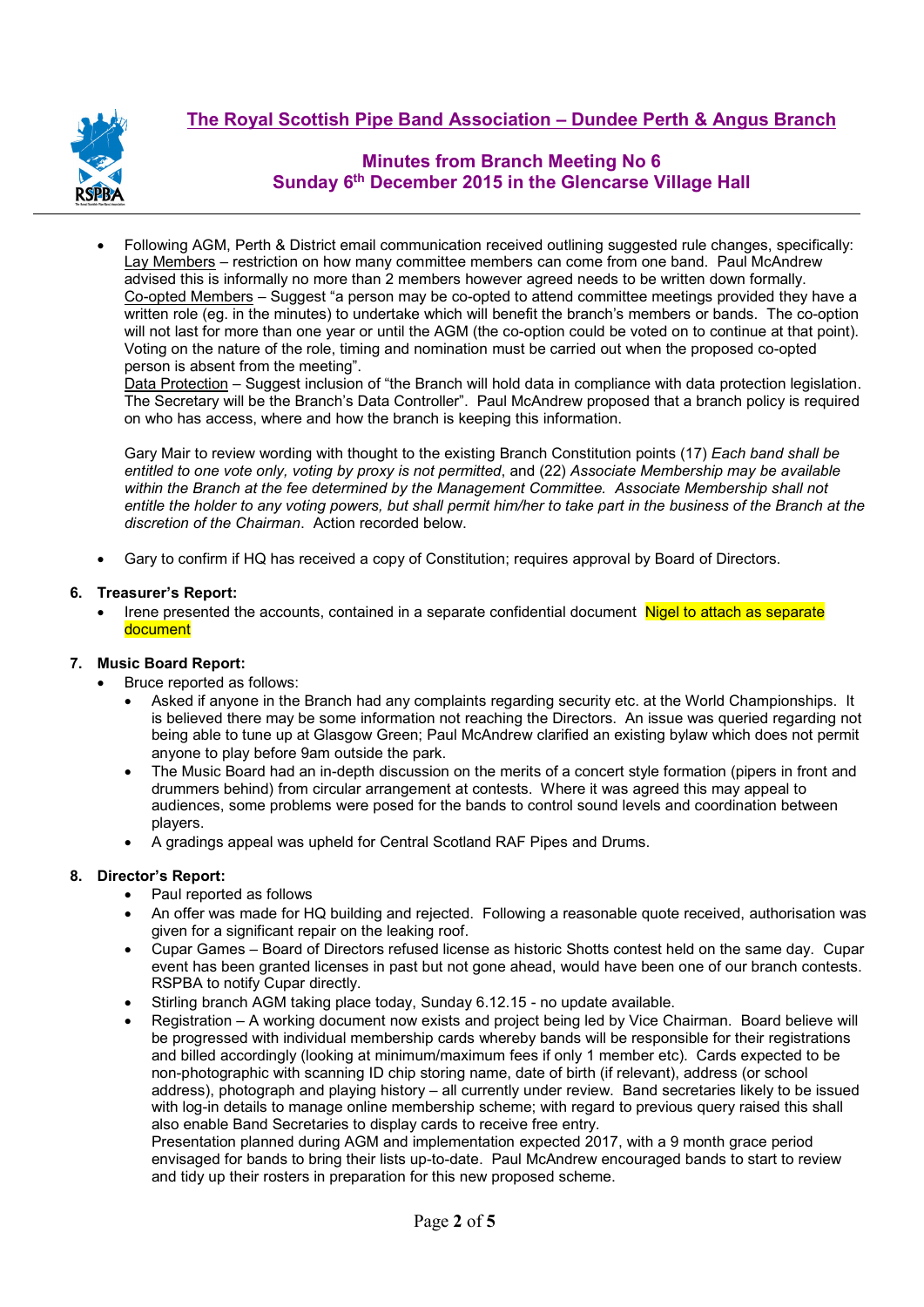

- Crit sheets Adjudicators will now adopt a triplicate crit sheet in order to retain their own copy. If bands wish to discuss any point raised, this will assist the adjudicator in recalling any comments.
- **Branch bands** confirmed as follows -

**6/8 Boys Brigade Kinross and District Arbroath Lochgelly Alyth and District Lochgelly High School Carnoustie and District Mains of Fintry City of Brechin x 2 Methil and District City of Discovery<br>City of St Andrews x 2 City of St Andrews x 2 Peter Vardy and District 2010 Coupar Angus Burgh Strathearn Crieff High School Strathmore Edradour, Pitlochry and Blair Atholl Kelty and Blair Adam**

**MacKenzie Caledonian x 2**<br>Mains of Fintry **RAF Central Scotland Pipes and Drums**<br>Strathearn

It was noted that Police Scotland Fife has moved to L&B. Kirkcaldy to remain with L&B. Gary Mair to follow-up with RSPBA HQ to clarify status of any communications sent to Branch bands; Action noted below.

• **Branch contests** for 2016 were confirmed as -

| <b>Kinross</b> | Saturday 14th May 2016                   |
|----------------|------------------------------------------|
| Markinch       | Saturday 5 <sup>th</sup> June 2016       |
| Strathmore     | Sunday 12th June 2016                    |
| Lochore        | Saturday 18th June 2016                  |
| Thornton       | Saturday 2 <sup>nd</sup> July 2016       |
| Perth          | Sunday 14 <sup>th</sup> August 2016      |
| Crieff         | Saturday 27th August 2016 TBC            |
| Pitlochry      | Saturday 10 <sup>th</sup> September 2016 |

The following key events will remain with L&B: Burntisland (16<sup>th</sup> July 2016), Inverkeithing (6<sup>th</sup> August 2016, falls on same day as North Berwick) and Dunfermline (unlikely to go ahead this year). Board of Directors approved inclusion of branch solo events (to help each of the branches know what is going on elsewhere).

• **Branch Championships** will be made up of the following 6 events – Kinross, Markinch, Strathmore, Lochore, Thornton and Perth (with Champion of Champions unable to be decided until Perth contest). Top 3 results to be taken from any of the 6, if there's a tie – broken on best result to next best result. A discussion followed on whether points should be added for bands who attend all 6 events, or other form of incentive – unanimous approval to offer complimentary branch levy for the year ahead to any band participating in all 6 in thanks for their attendance.

Lochore, Markinch & Thornton may not have AB breakdown for Grade 4; Paul McAndrew to follow-up and discuss.

- **Minibands** Craigie High School, Saturday 23rd April 2016. A summary of playing requirements was summarized by Gary Mair (entry forms to follow). Agreement to host full band indoor contests following this year's success but in a more limited capacity of maximum 12 pipers, 5 sides, 3 tenors and 1 base. Grade minimums to be adopted; Gary Mair to review. Participating bands to ensure they are aware of prescribed sizes in place in advance of the event. £10 entry fee agreed. Play-up permitted if time allows. Contest will operate with a dedicated room set-up for circular arrangement with adjudicators around sides and 2 rows of seating. Will run by Grade and will be open to any band. Consideration given to no existing trophies although can be deemed a pilot initially, or if sufficient entries are received a nominal 1<sup>st</sup> prize cash sum allocated / financial sponsorship considered. To be kept under review; action added.
- **Branch solos** thanks was extended to Andrew Brown for ensuring the competition went ahead following rewiring works at the Craigie High School venue. Paul McAndrew also took the opportunity to apologise for the delay in issuing the results following some complications with results – Action noted for Nigel Kellett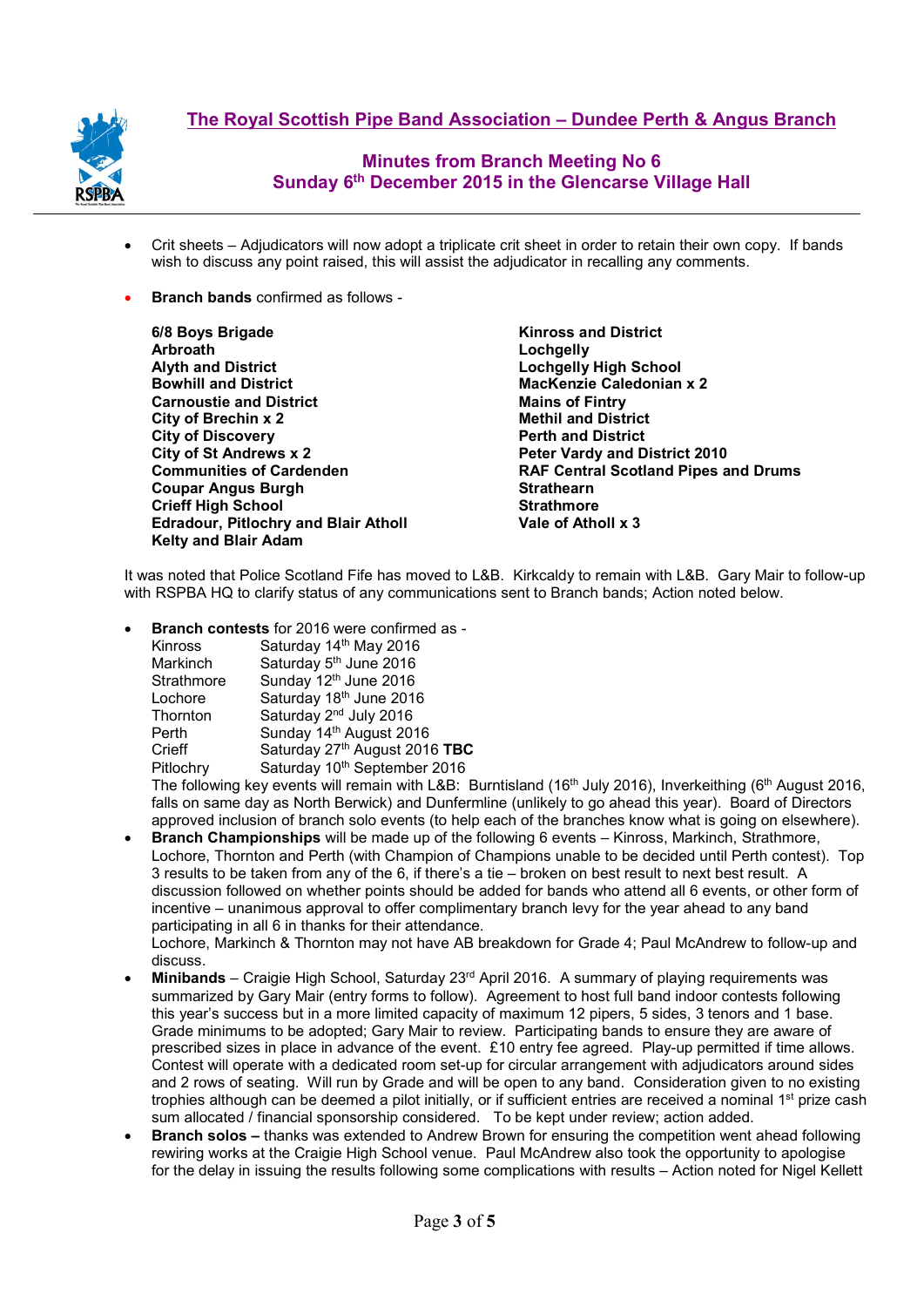

to simplify results sheets to avoid any future confusion. A large entry for chanter was noted – it was the intention for this event to have taken place in the larger Library venue had it not been for rewiring situation.

- **World solo qualifiers** can be held anywhere across branch (using RSPBA judges). Same format as this year to be adopted. Although the event was known, more notice in future would pull-in a bigger entry.
- **Loch Leven** entry forms playing requirements as per British and assumption to include Drum Majors pending negotiation between Paul McAndrew and John Hughes; Action noted below. Paypal wording to be reviewed by Gary Mair, and following decision on Drum Majors, arrange for entry forms to be uploaded on Branch website. Irene Black confirmed the following account to be used for payment of Branch entries - TSB Dundee branch - sort code 30 25 87 / account number 11332660.

### **9. Education**

Now falls under the remit of the Education Officer and not the Music Board (amended at 2014 AGM but never taken up until now).

- Pipe Band College looking at being established. 2 Directors appointed; Paul McAndrew and John Gibb. Terms of reference being put together to include Music Board representatives, adjudicators and people with relevant experience.
- RSPBA Summer School event to go ahead from 1<sup>st</sup> 5<sup>th</sup> August 2016 at the Glasgow Gaelic School. All in agreement to once again support 3 funded places for Branch winners  $\omega$  £150 each – 1 x piper, 1 x drummer, 1 x tenor drummer (novices). To avoid future 'no shows', respective band(s) will be asked to pay for place(s) initially and thereafter cost to be recouped from Branch Treasurer.
- Outreach Programme some issues arose in relation to this event being set-up by the Branch but subsequently having to withdraw one week prior due to lack of uptake. Will look to try to promoting this again. Paul McAndrew confirmed money is set aside for education; any training using approved RSPBA staff can be coordinated through Pat Wheelan, Education Officer, and covered under Outreach. Following some discussion, it was suggested workshops were perhaps too late to consider as Bands have competition sets already in place. Some general tuition to be considered and discussed at the next meeting, action recorded below.
- Approved Gradings empower the Directors to have delegated authority to approve any actions from committees they are assigned to.
- Bruce Cargill further reported the standards group is looking at a realignment of all grades; the Board of Directors has requested that a working paper be drawn up to bring back to a future meeting.
- Adjudicators Panel Management Board (APMB) a batch of new adjudicators are now qualified, details as follows:

Piping (38 in total) - Attached adjudicators x 28 / International unattached piping x 5 / Attached piping adjudicators x 5

Drumming (24 in total) – Unattached x 15 / International unattached x 2 / Attached x 7 Drum Major – adjudicators x 7, and a further 3 due to complete exams next weekend taking up to 10.

• APMB voted and accepted the allocation group will now avoid selecting adjudicators who have immediate family members playing in that particular grade (refers to biological relatives and those related through marriage).

### **10. Media Report:**

• **Branch Website:** Paul McAndrew advised a redesign of the existing HQ site had been requested and is likely to follow the format of the newly updated DPA and L&B sites.

Nicola Liddell confirmed all online registration work, including Paypal set-up, is on track for completion by end-December; minor queries to be progressed. Outstanding band levies will be added to account when band enters next competition (all competition entries to be made online going forward). All recent updates have been uploaded, including 'Protection of Children & Vulnerable Adults' policy document. The 2016 events calendar will be uploaded end-December ( in conjunction with RSPBA calendar to avoid duplicate work). Reminder of any band updates and changes to be notified to Nicola Liddell nicola.m.liddell@btinternet.com.

Non-RSPBA events to be included for information on website. Includes; Vale of Atholl Solos (Saturday 16<sup>th</sup>